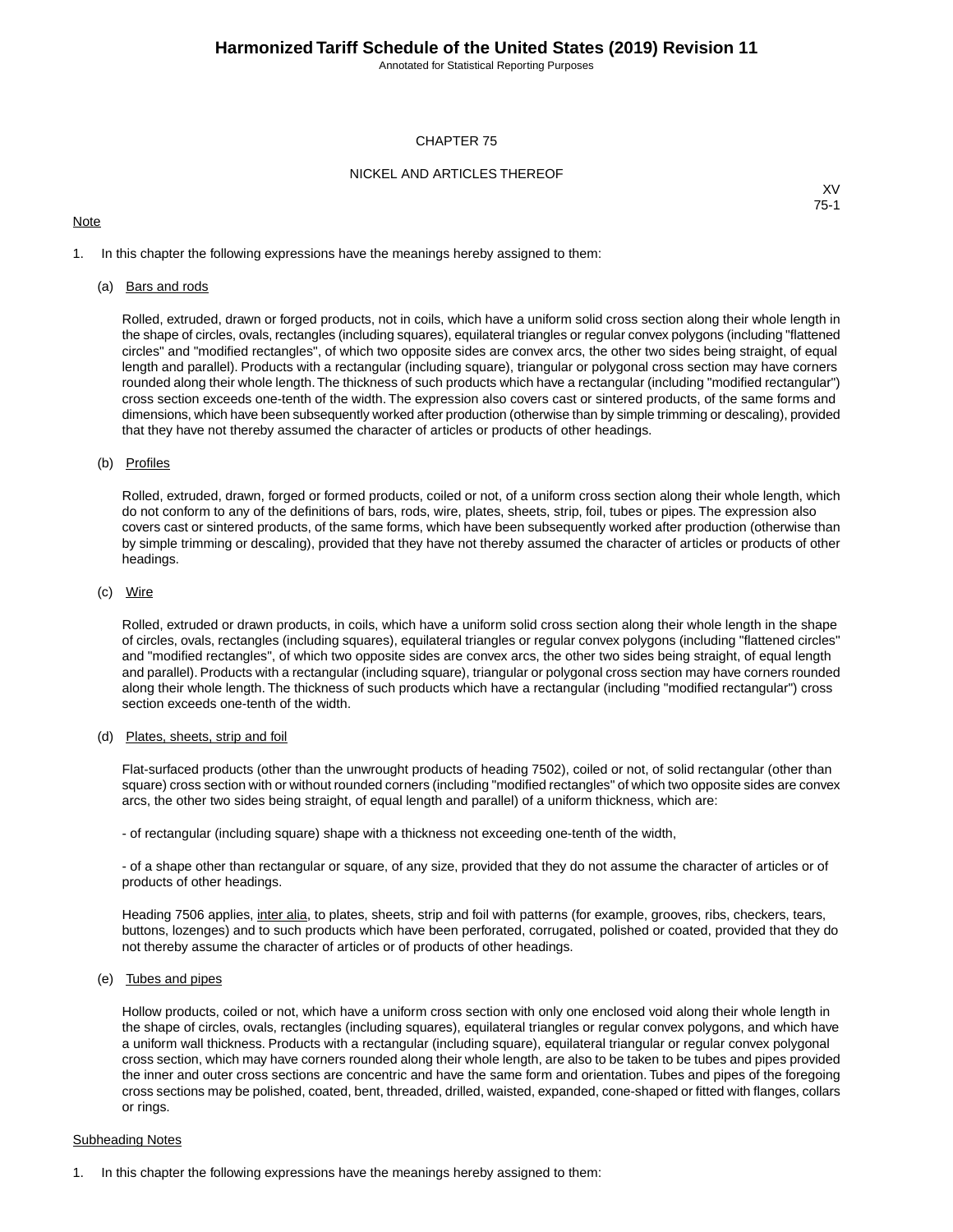Annotated for Statistical Reporting Purposes

Subheading Notes (con.) XV 75-2

(a) Nickel, not alloyed

Metal containing by weight at least 99 percent of nickel plus cobalt, provided that:

- (i) The cobalt content by weight does not exceed 1.5 percent, and
- (ii) The content by weight of any other element does not exceed the limit specified in the following table:

| TABLE - Other elements           |                             |  |  |  |  |  |
|----------------------------------|-----------------------------|--|--|--|--|--|
| Element                          | Limiting content percent by |  |  |  |  |  |
|                                  | weight                      |  |  |  |  |  |
| $\overline{\mathsf{Fe}}$<br>Iron | 0.5                         |  |  |  |  |  |
| O<br>Oxygen                      | 0.4                         |  |  |  |  |  |
| Other elements, each             | 0.3                         |  |  |  |  |  |

### (b) Nickel alloys

Metallic substances in which nickel predominates by weight over each of the other elements provided that:

- (i) The content by weight of cobalt exceeds 1.5 percent,
- (ii) The content by weight of at least one of the other elements is greater than the limit specified in the foregoing table, or
- (iii) The total content by weight of elements other than nickel plus cobalt exceeds 1 percent.
- 2. Notwithstanding the provisions of chapter note 1(c), for the purposes of subheading 7508.10 the term "wire" applies only to products, whether or not in coils, of any cross-sectional shape, of which no cross-sectional dimension exceeds 6 mm.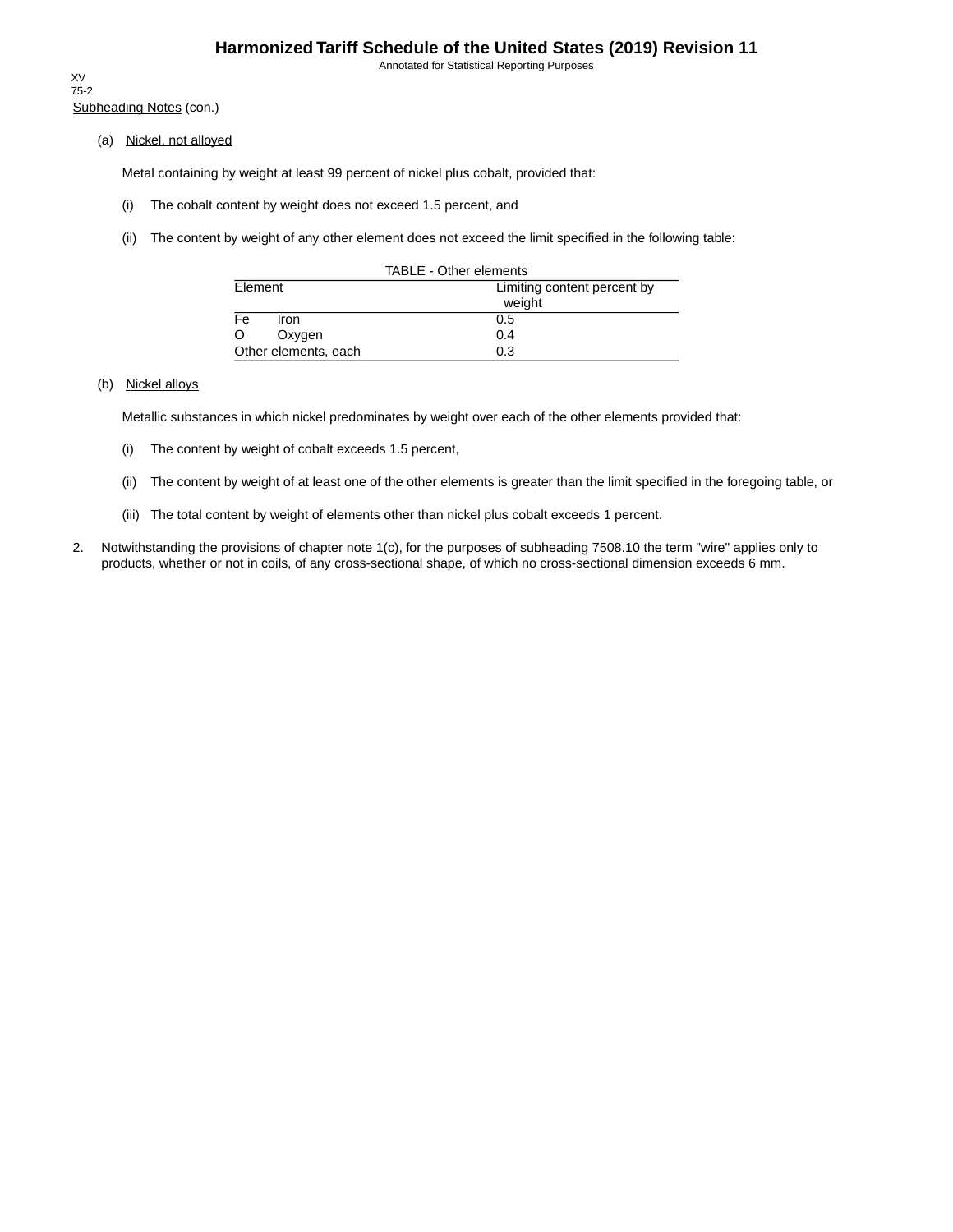Annotated for Statistical Reporting Purposes

| Heading/      | Stat.       |                                                            | Unit           |                            | Rates of Duty |                |
|---------------|-------------|------------------------------------------------------------|----------------|----------------------------|---------------|----------------|
| Subheading    | Suf-<br>fix | Article Description                                        | of<br>Quantity | General                    | Special       | $\overline{2}$ |
| 7501          |             | Nickel mattes, nickel oxide sinters and other intermediate |                |                            |               |                |
|               |             | products of nickel metallurgy:                             |                |                            |               |                |
| 7501.10.00 00 |             |                                                            | kg<br>Ni kg    | $\cdot$ Free $\frac{1}{2}$ |               | Free           |
|               |             |                                                            |                |                            |               |                |
| 7501.20.00 00 |             | Nickel oxide sinters and other intermediate products of    | kg             | $\cdot$ Free $\frac{1}{2}$ |               | Free           |
|               |             |                                                            | Ni kg          |                            |               |                |
| 7502          |             | Unwrought nickel:                                          |                |                            |               |                |
| 7502.10.00 00 |             |                                                            |                |                            |               | 6.6¢/kg        |
| 7502.20.00 00 |             |                                                            |                |                            |               | 6.6¢/kg        |
| 7503.00.00    |             |                                                            |                |                            |               | 6.6¢/kg        |
| 7504.00.00    |             |                                                            |                |                            |               | 6.6¢/kg        |
|               | 10          |                                                            |                |                            |               |                |
|               | 50          |                                                            |                |                            |               |                |
|               |             |                                                            |                |                            |               |                |
|               |             |                                                            |                |                            |               |                |
|               |             |                                                            |                |                            |               |                |
|               |             |                                                            |                |                            |               |                |
|               |             |                                                            |                |                            |               |                |
|               |             |                                                            |                |                            |               |                |
|               |             |                                                            |                |                            |               |                |
|               |             |                                                            |                |                            |               |                |
|               |             |                                                            |                |                            |               |                |
|               |             |                                                            |                |                            |               |                |
|               |             |                                                            |                |                            |               |                |
|               |             |                                                            |                |                            |               |                |
|               |             |                                                            |                |                            |               |                |
|               |             |                                                            |                |                            |               |                |
|               |             |                                                            |                |                            |               |                |
|               |             |                                                            |                |                            |               |                |
|               |             |                                                            |                |                            |               |                |
|               |             |                                                            |                |                            |               |                |
|               |             |                                                            |                |                            |               |                |
|               |             |                                                            |                |                            |               |                |
|               |             |                                                            |                |                            |               |                |
|               |             |                                                            |                |                            |               |                |
|               |             |                                                            |                |                            |               |                |
|               |             |                                                            |                |                            |               |                |
|               |             |                                                            |                |                            |               |                |
|               |             |                                                            |                |                            |               |                |
|               |             |                                                            |                |                            |               |                |
|               |             |                                                            |                |                            |               |                |
|               |             |                                                            |                |                            |               |                |
|               |             |                                                            |                |                            |               |                |
|               |             |                                                            |                |                            |               |                |
|               |             |                                                            |                |                            |               |                |
|               |             |                                                            |                |                            |               |                |
|               |             |                                                            |                |                            |               |                |
|               |             |                                                            |                |                            |               |                |
|               |             |                                                            |                |                            |               |                |
|               |             |                                                            |                |                            |               |                |
|               |             |                                                            |                |                            |               |                |
|               |             |                                                            |                |                            |               |                |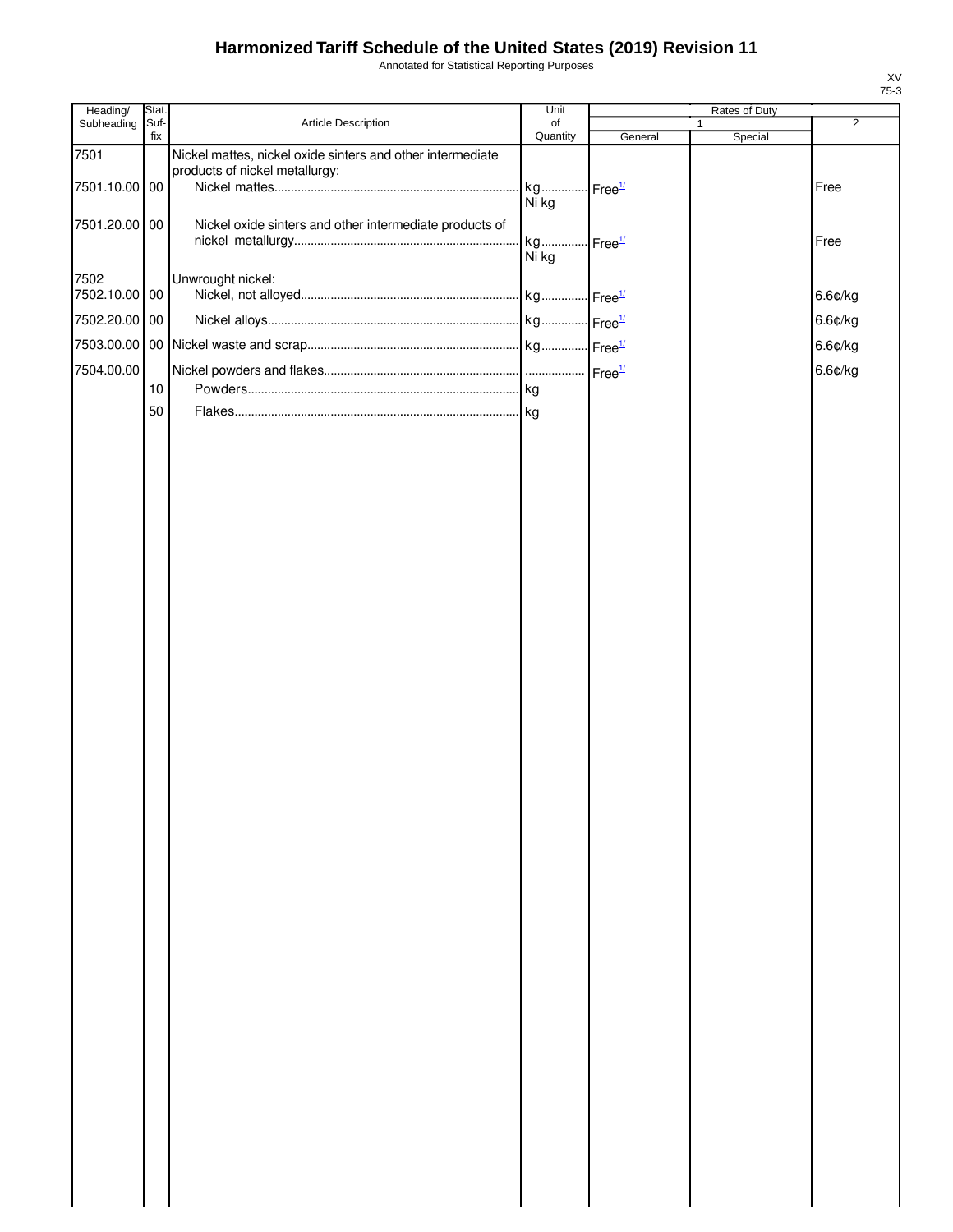Annotated for Statistical Reporting Purposes

| Heading/      | Stat.       |                                       | Unit                |                        |                                       |                |
|---------------|-------------|---------------------------------------|---------------------|------------------------|---------------------------------------|----------------|
| Subheading    | Suf-<br>fix | <b>Article Description</b>            | of<br>Quantity      | General                | Special                               | $\overline{2}$ |
| 7505          |             | Nickel bars, rods, profiles and wire: |                     |                        |                                       |                |
|               |             | Bars, rods and profiles:              |                     |                        |                                       |                |
| 7505.11       |             | Of nickel, not alloyed:               |                     |                        |                                       |                |
|               |             | Bars and rods:                        |                     |                        |                                       | 35%            |
| 7505.11.10 00 |             |                                       |                     |                        | Free (A, AU, BH,<br>CA, CL, CO, D, E, |                |
|               |             |                                       |                     |                        | IL, JO, KR, MA,                       |                |
|               |             |                                       |                     |                        | MX, OM, P, PA,                        |                |
|               |             |                                       |                     |                        | PE, SG)                               |                |
| 7505.11.30 00 |             |                                       |                     |                        | Free (A, AU, BH,                      | 25%            |
|               |             |                                       |                     |                        | CA, CL, CO, D, E,<br>IL, JO, KR, MA,  |                |
|               |             |                                       |                     |                        | MX, OM, P, PA,                        |                |
|               |             |                                       |                     |                        | PE, SG)                               |                |
| 7505.11.50 00 |             |                                       |                     |                        | Free (A, AU, BH,                      | 45%            |
|               |             |                                       |                     |                        | CA, CL, CO, D, E,<br>IL, JO, KR, MA,  |                |
|               |             |                                       |                     |                        | MX, OM, P, PA,                        |                |
|               |             |                                       |                     |                        | PE, SG)                               |                |
| 7505.12       |             | Of nickel alloys:                     |                     |                        |                                       |                |
| 7505.12.10    | 00          | Bars and rods:                        |                     |                        | Free (A, AU, BH,                      | 35%            |
|               |             |                                       |                     |                        | CA, CL, CO, D, E,                     |                |
|               |             |                                       |                     |                        | IL, JO, KR, MA,                       |                |
|               |             |                                       |                     |                        | MX, OM, P, PA,                        |                |
|               |             |                                       |                     |                        | PE, SG)                               |                |
| 7505.12.30 00 |             |                                       |                     |                        | Free (A, AU, BH,<br>CA, CL, CO, D, E, | 25%            |
|               |             |                                       |                     |                        | IL, JO, KR, MA,                       |                |
|               |             |                                       |                     |                        | MX, OM, P, PA,                        |                |
|               |             |                                       |                     |                        | PE, SG)                               |                |
| 7505.12.50 00 |             |                                       |                     |                        | Free (A, AU, BH,<br>CA, CL, CO, D, E, | 45%            |
|               |             |                                       |                     |                        | IL, JO, KR, MA,                       |                |
|               |             |                                       |                     |                        | MX, OM, P, PA,                        |                |
|               |             |                                       |                     |                        | PE, SG)                               |                |
| 7505.21       |             | Wire:<br>Of nickel, not alloyed:      |                     |                        |                                       |                |
| 7505.21.10    | 00          |                                       |                     |                        | Free (A, AU, BH,                      | 35%            |
|               |             |                                       |                     |                        | CA, CL, CO, D, E,                     |                |
|               |             |                                       |                     |                        | IL, JO, KR, MA,                       |                |
|               |             |                                       |                     |                        | MX, OM, P, PA,<br>PE, SG)             |                |
| 7505.21.50 00 |             |                                       |                     | $-2.6\%$ <sup>1/</sup> | Free (A, AU, BH,                      | 25%            |
|               |             |                                       |                     |                        | CA, CL, CO, D, E,                     |                |
|               |             |                                       |                     |                        | IL, JO, KR, MA,                       |                |
|               |             |                                       |                     |                        | MX, OM, P, PA,                        |                |
| 7505.22       |             | Of nickel alloys:                     |                     |                        | PE, SG)                               |                |
| 7505.22.10 00 |             |                                       | kg 3% <sup>3/</sup> |                        | Free (A, AU, BH,                      | 35%            |
|               |             |                                       |                     |                        | CA, CL, CO, D, E,                     |                |
|               |             |                                       |                     |                        | IL, JO, KR, MA,<br>MX, OM, P, PA,     |                |
|               |             |                                       |                     |                        | PE, SG)                               |                |
| 7505.22.50 00 |             |                                       |                     | $.12.6\%$              | Free (A, AU, BH,                      | 25%            |
|               |             |                                       |                     |                        | CA, CL, CO, D, E,                     |                |
|               |             |                                       |                     |                        | IL, JO, KR, MA,                       |                |
|               |             |                                       |                     |                        | MX, OM, P, PA,                        |                |
|               |             |                                       |                     |                        | PE, SG)                               |                |
|               |             |                                       |                     |                        |                                       |                |
|               |             |                                       |                     |                        |                                       |                |
|               |             |                                       |                     |                        |                                       |                |
|               |             |                                       |                     |                        |                                       |                |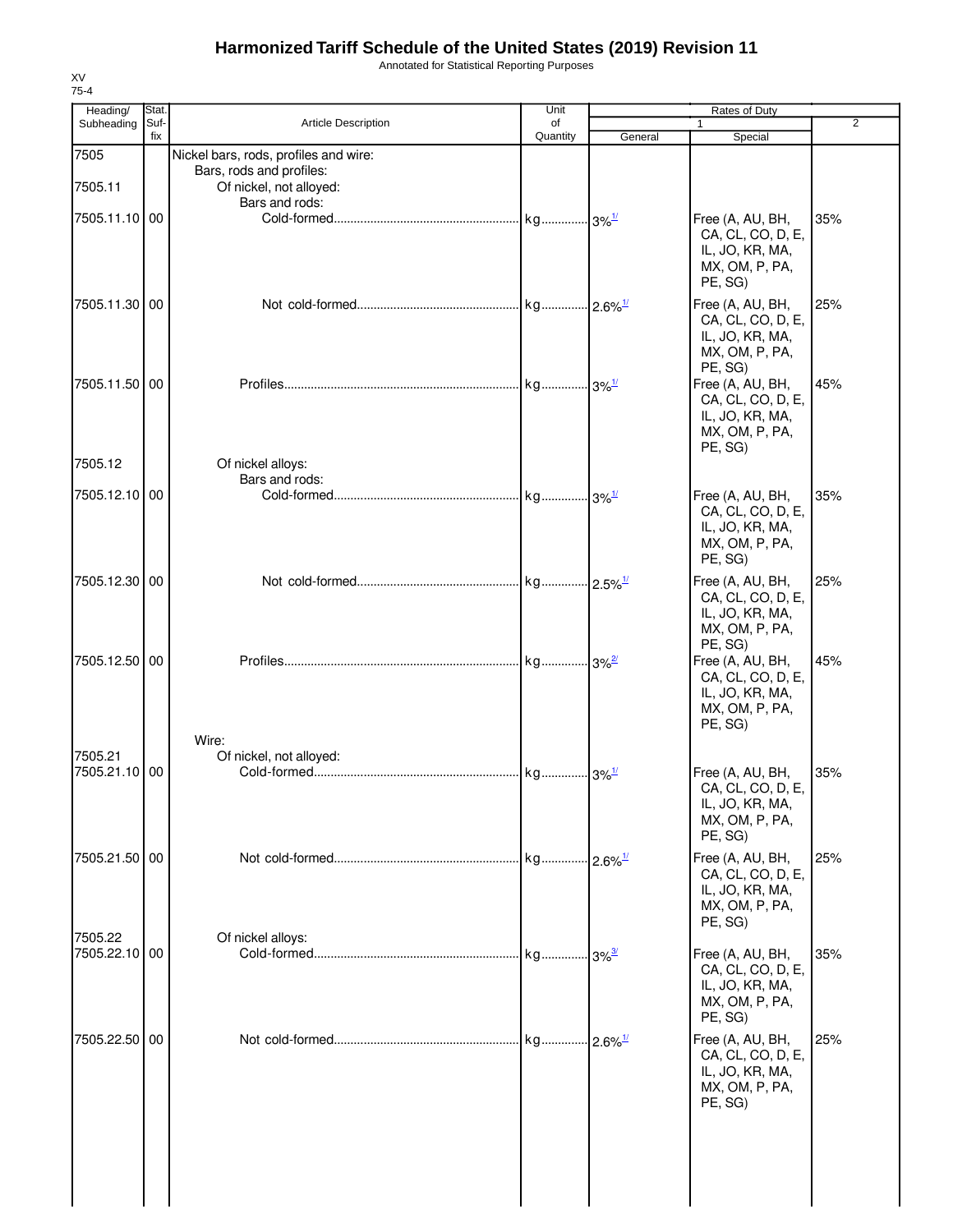Annotated for Statistical Reporting Purposes

| Heading/                      | <b>Stat</b> |                                                                   | Unit           |         | Rates of Duty                                                                                           |                |
|-------------------------------|-------------|-------------------------------------------------------------------|----------------|---------|---------------------------------------------------------------------------------------------------------|----------------|
| Subheading                    | Suf-<br>fix | <b>Article Description</b>                                        | of<br>Quantity | General | $\mathbf{1}$<br>Special                                                                                 | $\overline{2}$ |
| 7506<br>7506.10<br>7506.10.05 | 00          | Nickel plates, sheets, strip and foil:<br>Of nickel, not alloyed: |                |         | Free (A, AU, BH,<br>CA, CL, CO, D, E,<br>IL, JO, KR, MA,<br>MX, OM, P, PA,<br>PE, SG)                   | 45%            |
| 7506.10.10 00                 |             | Other:                                                            |                |         | Free (A, AU, BH,<br>CA, CL, CO, D, E,<br>IL, JO, KR, MA,<br>MX, OM, P, PA,<br>PE, SG)                   | 35%            |
| 7506.10.30 00                 |             |                                                                   |                |         | Free (A, AU, BH,<br>CA, CL, CO, D, E,<br>IL, JO, KR, MA,<br>MX, OM, P, PA,<br>PE, SG)                   | 25%            |
| 7506.20<br>7506.20.05         | 00          | Of nickel alloys:                                                 |                |         | Free (A, AU, BH,<br>CA, CL, CO, D, E,<br>IL, JO, KR, MA,<br>MX, OM, P, PA,<br>PE, SG)                   | 45%            |
| 7506.20.10 00                 |             | Other:                                                            |                |         | Free (A, AU, BH,<br>CA, CL, CO, D, E,<br>IL, JO, KR, MA,<br>MX, OM, P, PA,<br>PE, SG)                   | 35%            |
| 7506.20.30 00<br>7507         |             | Nickel tubes, pipes and tube or pipe fittings (for example,       |                |         | Free (A, AU, BH,<br>CA, CL, CO, D, E,<br>IL, JO, KR, MA,<br>MX, OM, P, PA,<br>PE, SG)                   | 25%            |
| 7507.11.00 00                 |             | couplings, elbows, sleeves):<br>Tubes and pipes:                  |                |         | Free (A, AU, BH,<br>CA, CL, CO, D, E,<br>IL, JO, KR, MA,                                                | 35%            |
| 7507.12.00 00                 |             |                                                                   |                |         | MX, OM, P, PA,<br>PE, SG)<br>Free (A, AU, BH,<br>CA, CL, CO, D, E,<br>IL, JO, KR, MA,<br>MX, OM, P, PA, | 35%            |
| 7507.20.00 00                 |             |                                                                   |                |         | PE, SG)<br>Free (A, AU, B, BH, 45%<br>CA, CL, CO, D, E,<br>IL, JO, KR, MA,<br>MX, OM, P, PA,<br>PE, SG) |                |
|                               |             |                                                                   |                |         |                                                                                                         |                |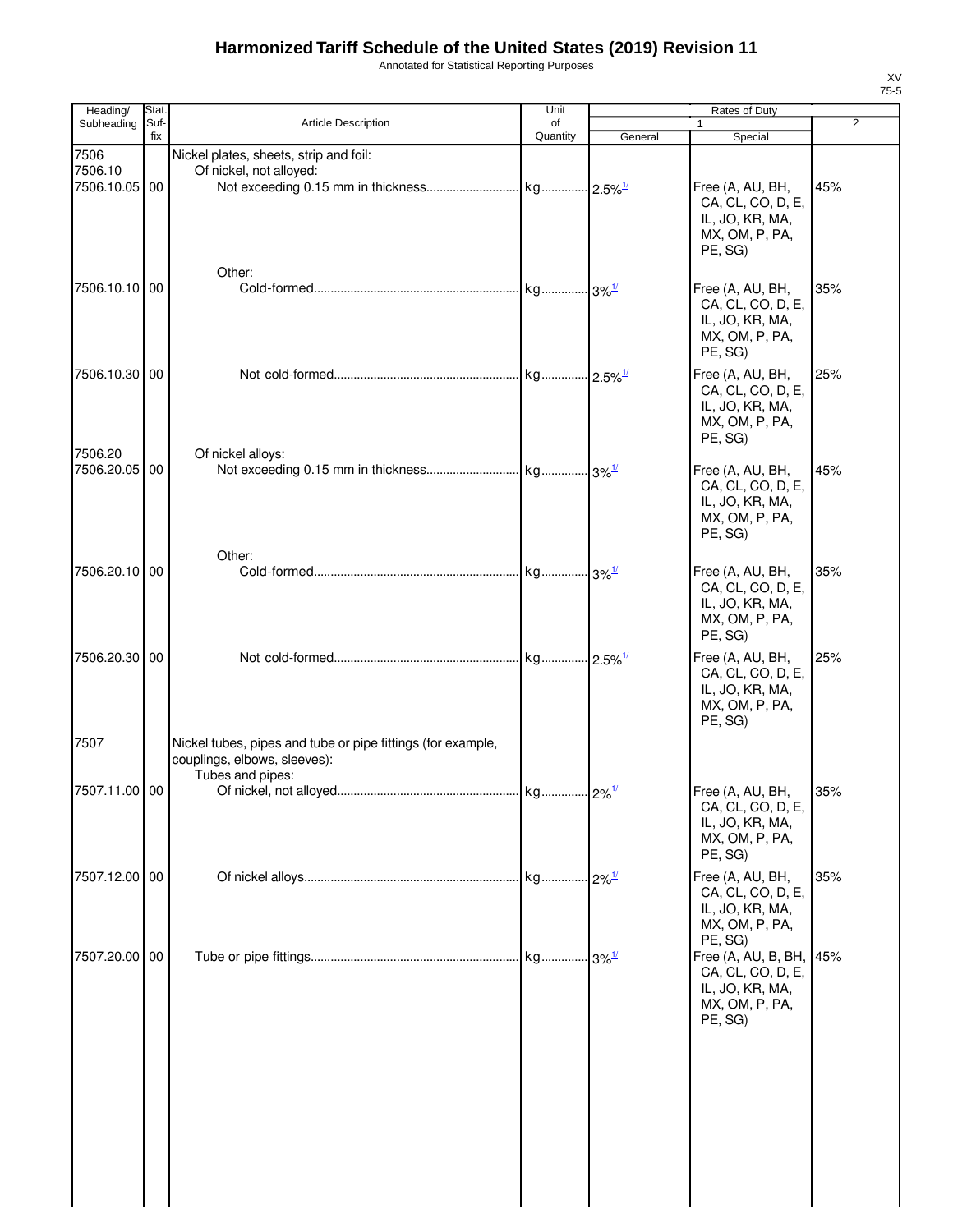Annotated for Statistical Reporting Purposes

| Heading/                 | Stat.       |                           | Unit           | Rates of Duty |                                                                                              |                |
|--------------------------|-------------|---------------------------|----------------|---------------|----------------------------------------------------------------------------------------------|----------------|
| Subheading               | Suf-<br>fix | Article Description       | of<br>Quantity | General       | $\mathbf{1}$<br>Special                                                                      | $\overline{2}$ |
| 7508<br>7508.10.00 00    |             | Other articles of nickel: |                |               | Free (A, AU, B, BH,<br>CA, CL, CO, D, E,<br>IL, JO, KR, MA,<br>MX, OM, P, PA,<br>PE, SG)     | 45%            |
| 7508.90<br>7508.90.10 00 |             | Other:                    |                |               | Free (A, AU, B, BH, 35%<br>CA, CL, CO, D, E,<br>IL, JO, KR, MA,<br>MX, OM, P, PA,<br>PE, SG) |                |
| 7508.90.50 00            |             |                           |                |               | Free (A, AU, B, BH, 45%<br>CA, CL, CO, D, E,<br>IL, JO, KR, MA,<br>MX, OM, P, PA,<br>PE, SG) |                |